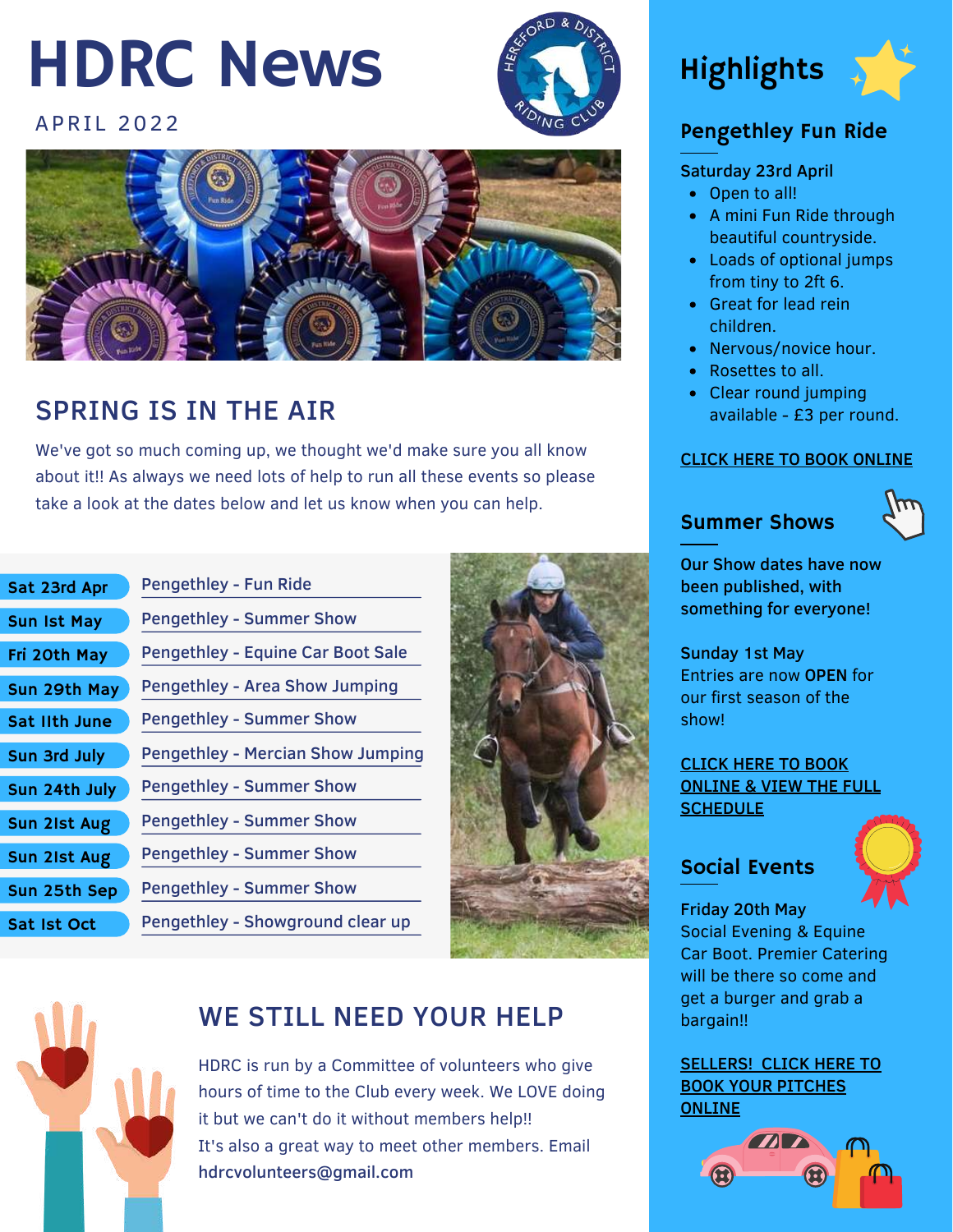# Area 15 News

## BRC NOVICE WINTER **CHAMPIONSHIP**

Area 15 Novice Winter qualifier was held on the 28th of November at Kings Equestrian Centre. H&DRC club members Rachael Walters and Megan Havard were successful and secured their places at the SEIB Championships held on 26th & 27th March at Arena UK in Grantham, Lincolnshire. Rachael was not able to go but Megan took the 6 hour round trip with her top groom (and Mum) to compete in the Novice 24 and after a brilliantly ridden test came 6th place overall out of 25 starters. With only 1.52% between the 1st and 6th place it was an incredibly close competition. Well done, Megan and Dima…we are so proud of you.

## BRC INTERMEDIATE WINTER **DRESSAGE**

Area 15 Intermediate dressage qualifiers were held on a very rainy day in Wales at Pencoed College on the 13th of February. After producing a super test, Beth Eckley riding Quickbeam qualified for the Championship which is being held on the 22nd April at Bury Farm Equestrian Village Buckinghamshire and we wish her all the best.

We'd like to say a big thank you to all our riders and their support team for getting involved with BRC Area competitions – you've all been fabulous. The highest of fives to you!

BRC Summer Qualifiers have started and our first Area 15 is event is being hosted by us at the club field, Upper Pengethley Farm, Ross on Wye. Please let us know if you'd like to be part of a team.



## BRC INTERMEDIATE WINTER SHOW JUMPING

Area 15 Show Jumping qualifiers were finally held at Pondarosa Equestrian Centre on the 20th February and club members, team of four, Chloe Williams, Julia Begley, Beth Eckley and Amy Lewis were successful in beating the competition to first place in the 100cm qualifying for the Championships also being held at Bury Farm Equestrian Centre later this month. We wish them the best of luck, have fun and come back safe. Pictured below Chloe and Julia.



Competing as individuals in the 110cm, Julia riding Sugarloaf Sarah and Chloe riding First Lady jumped clear then jumped off against the clock. They both went like the clappers but Chloe just pipped Julia to first place and they both qualified in the 110cm show jumping for the Champs! Good Luck Girls!